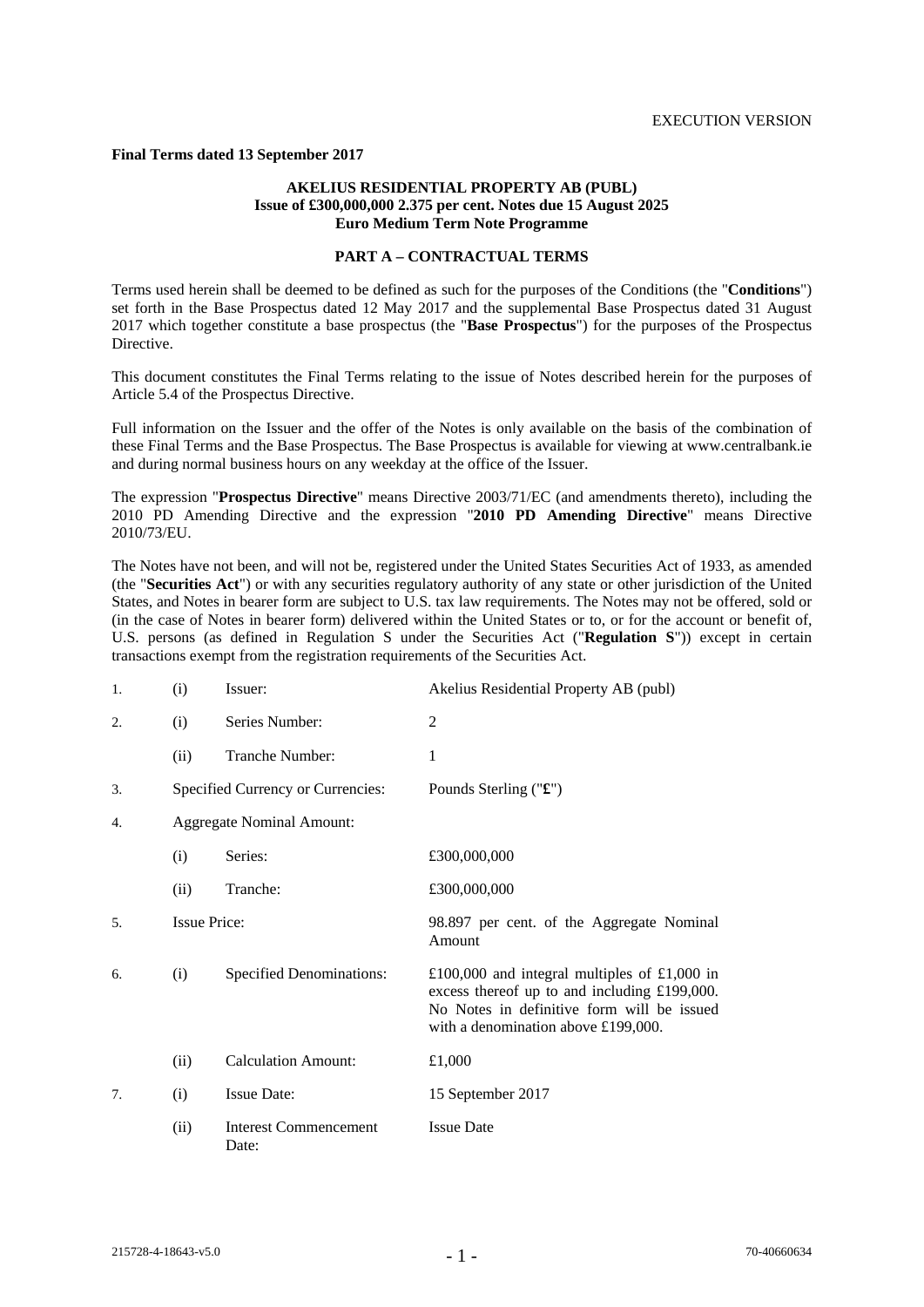| 8.  | <b>Maturity Date:</b>                              |                            | 15 August 2025                                                                                                                                                   |
|-----|----------------------------------------------------|----------------------------|------------------------------------------------------------------------------------------------------------------------------------------------------------------|
| 9.  | <b>Interest Basis:</b><br>(i)                      |                            | 2.375 per cent. Fixed Rate                                                                                                                                       |
|     |                                                    |                            | (see paragraph 14 below)                                                                                                                                         |
|     | (ii)                                               | Ratings Step Up/Step Down: | Applicable                                                                                                                                                       |
|     | (iii)                                              | Step-Up Margin:            | 1.25 per cent. per annum                                                                                                                                         |
|     | (iv)                                               | Specified Threshold:       | As per the Conditions                                                                                                                                            |
| 10. | Redemption/Payment Basis:                          |                            | Subject to any purchase and cancellation or<br>early redemption, the Notes will be redeemed<br>on the Maturity Date at 100 per cent. of their<br>nominal amount. |
| 11. | Change of Interest or<br>Redemption/Payment Basis: |                            | Not Applicable                                                                                                                                                   |
| 12. | Put/Call Options:                                  |                            | Change of Control Put Option                                                                                                                                     |
|     |                                                    |                            | <b>Issuer Call</b>                                                                                                                                               |
|     |                                                    |                            | (See paragraphs 17 and 19 below)                                                                                                                                 |

# 13. Status of the Notes: Senior

## **PROVISIONS RELATING TO INTEREST (IF ANY) PAYABLE**

| 14. |       | <b>Fixed Rate Note Provisions</b>                                                                                                   | Applicable                                                                                                          |
|-----|-------|-------------------------------------------------------------------------------------------------------------------------------------|---------------------------------------------------------------------------------------------------------------------|
|     | (i)   | Rate of Interest:                                                                                                                   | 2.375 per cent. per annum payable in arrear on<br>each Interest Payment Date                                        |
|     | (ii)  | Interest Payment Date(s):                                                                                                           | 15 August in each year commencing on 15<br>August 2018 (the "First Interest Payment<br>Date")                       |
|     | (iii) | <b>Fixed Coupon Amount:</b>                                                                                                         | £23.75 per Calculation Amount on each<br>Interest Payment Date other than the First<br><b>Interest Payment Date</b> |
|     | (iv)  | Broken Amount(s):                                                                                                                   | Short first coupon: $£21.73$ per Calculation<br>Amount, payable on the First Interest<br>Payment Date               |
|     | (v)   | Day Count Fraction:                                                                                                                 | Actual/Actual (ICMA)                                                                                                |
|     | (vi)  | Party responsible for<br>calculating the amount of<br>interest payable for any<br>interest period following any<br>Rate Adjustment: | The Principal Paying Agent                                                                                          |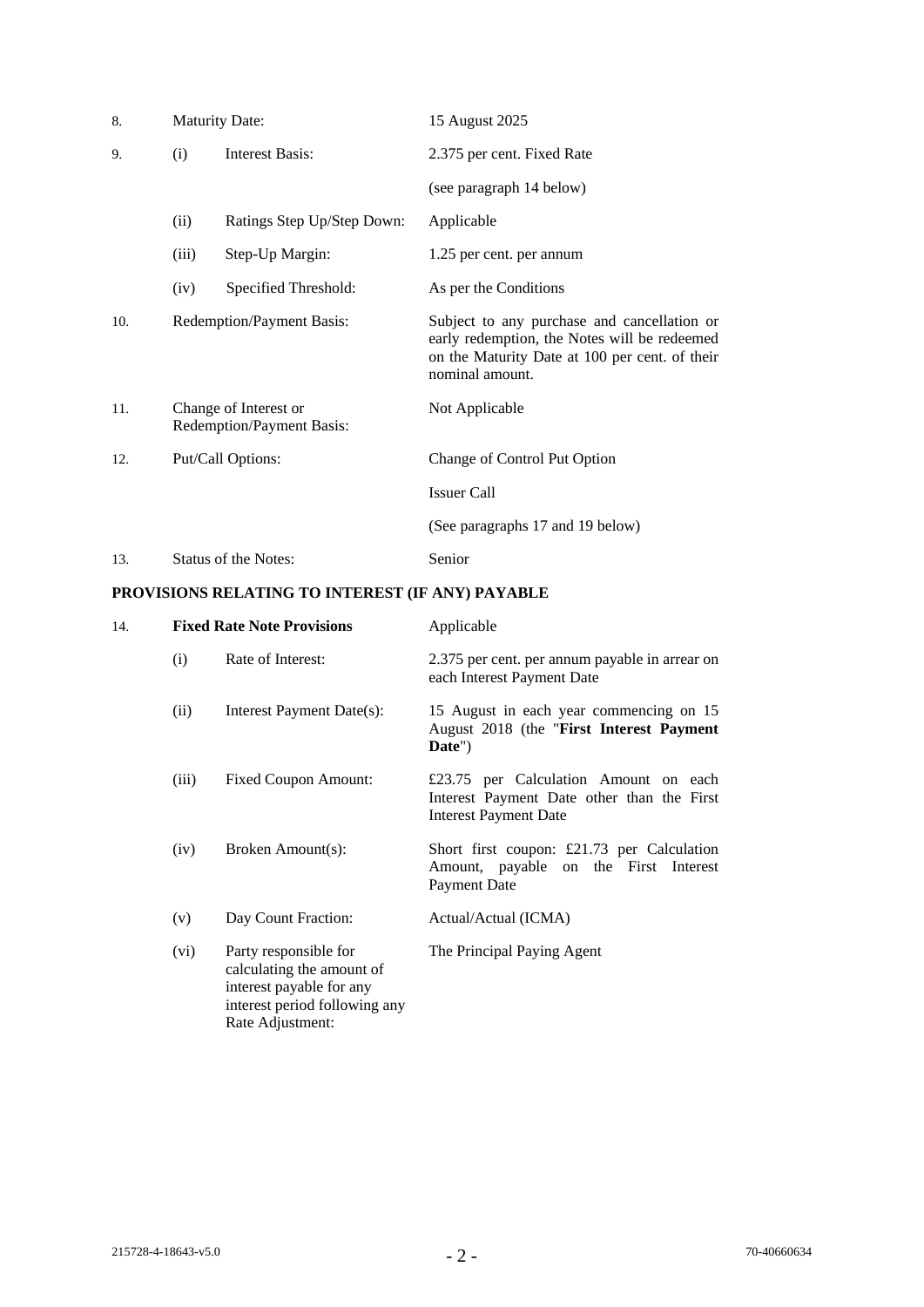| 15. | <b>Floating Rate Note Provisions</b> | Not Applicable |
|-----|--------------------------------------|----------------|
|     |                                      |                |

## 16. **Zero Coupon Note Provisions** Not Applicable

## **PROVISIONS RELATING TO REDEMPTION**

| 17. | Call Option |                                                                              | Applicable                                                                                                                                                             |
|-----|-------------|------------------------------------------------------------------------------|------------------------------------------------------------------------------------------------------------------------------------------------------------------------|
|     | (i)         | <b>Optional Redemption Date(s)</b><br>(Call):                                | At any time following the expiry of the notice<br>period set out in the Conditions.                                                                                    |
|     | (ii)        | <b>Optional Redemption</b><br>Amount(s) (Call) of each<br>Note:              | If the Call Option Notice is dated before the<br>date falling three (3) months prior to the<br>Maturity Date:<br>Sterling<br>Make<br>Whole<br><b>Redemption Amount</b> |
|     |             |                                                                              | If the Call Option Notice is dated on or after<br>the date falling three (3) months prior to the<br>£1,000 per Calculation<br>Maturity Date:<br>Amount                 |
|     |             | Reference Bond:<br>(a)                                                       | <b>UKT 5% March 2025</b>                                                                                                                                               |
|     |             | <b>Quotation Time</b><br>(b)                                                 | 11:00 a.m. London Time                                                                                                                                                 |
|     |             | (c)<br><b>Redemption Margin:</b>                                             | $0.30$ per cent.                                                                                                                                                       |
|     |             | Reference Date:<br>(d)                                                       | As per the Conditions                                                                                                                                                  |
|     | (iii)       | If redeemable in part:                                                       | Not Applicable                                                                                                                                                         |
|     | (iv)        | Notice period:                                                               | As per the Conditions                                                                                                                                                  |
| 18. | Put Option  |                                                                              | Not Applicable                                                                                                                                                         |
| 19. |             | Change of Control Put Option:                                                | Applicable                                                                                                                                                             |
|     | (i)         | <b>Optional Redemption</b><br>Amount(s) (Change of<br>Control) of each Note: | £1,000 per Calculation Amount                                                                                                                                          |
|     | (ii)        | Change of Control Put Period                                                 | As per the Conditions                                                                                                                                                  |
| 20. | Note        | <b>Final Redemption Amount of each</b>                                       | £1,000 per Calculation Amount                                                                                                                                          |
| 21. |             | <b>Early Redemption Amount (Tax)</b>                                         | £1,000 per Calculation Amount                                                                                                                                          |
| 22. |             | <b>Early Termination Amount</b>                                              | £1,000 per Calculation Amount                                                                                                                                          |
|     |             | <b>GENERAL PROVISIONS APPLICABLE TO THE NOTES</b>                            |                                                                                                                                                                        |
| 23. |             | Form of Notes:                                                               | <b>Bearer Notes:</b>                                                                                                                                                   |
|     |             |                                                                              | Temporary Global Note exchangeable for a                                                                                                                               |

Permanent Global Note which is exchangeable for Definitive Notes in the limited circumstances specified in the Permanent Global Note

24. New Global Note: Yes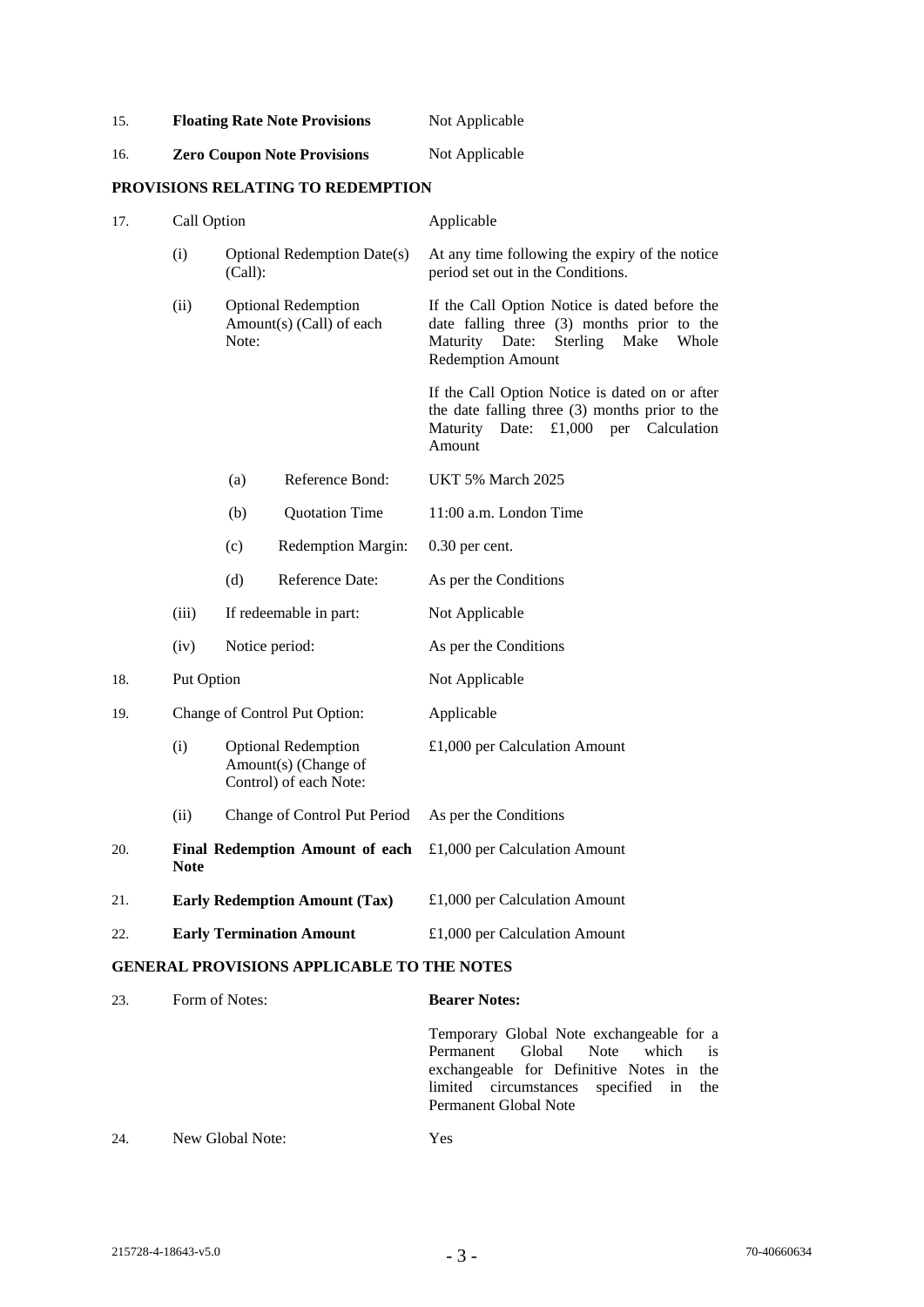- 25. Additional Financial Centre(s) or TARGET Settlement Day other special provisions relating to payment dates:
- Talons for future Coupons to be No 26. attached to Definitive Notes (and dates on which such Talons mature):
- Prohibition of Sales to EEA Retail Not Applicable 27. Investors:

Signed on behalf of Akelius Residential Property AB (publ): By:  $\sqrt{2\pi}$ Duly authorised Sandra Blomqvist Leiv Synnes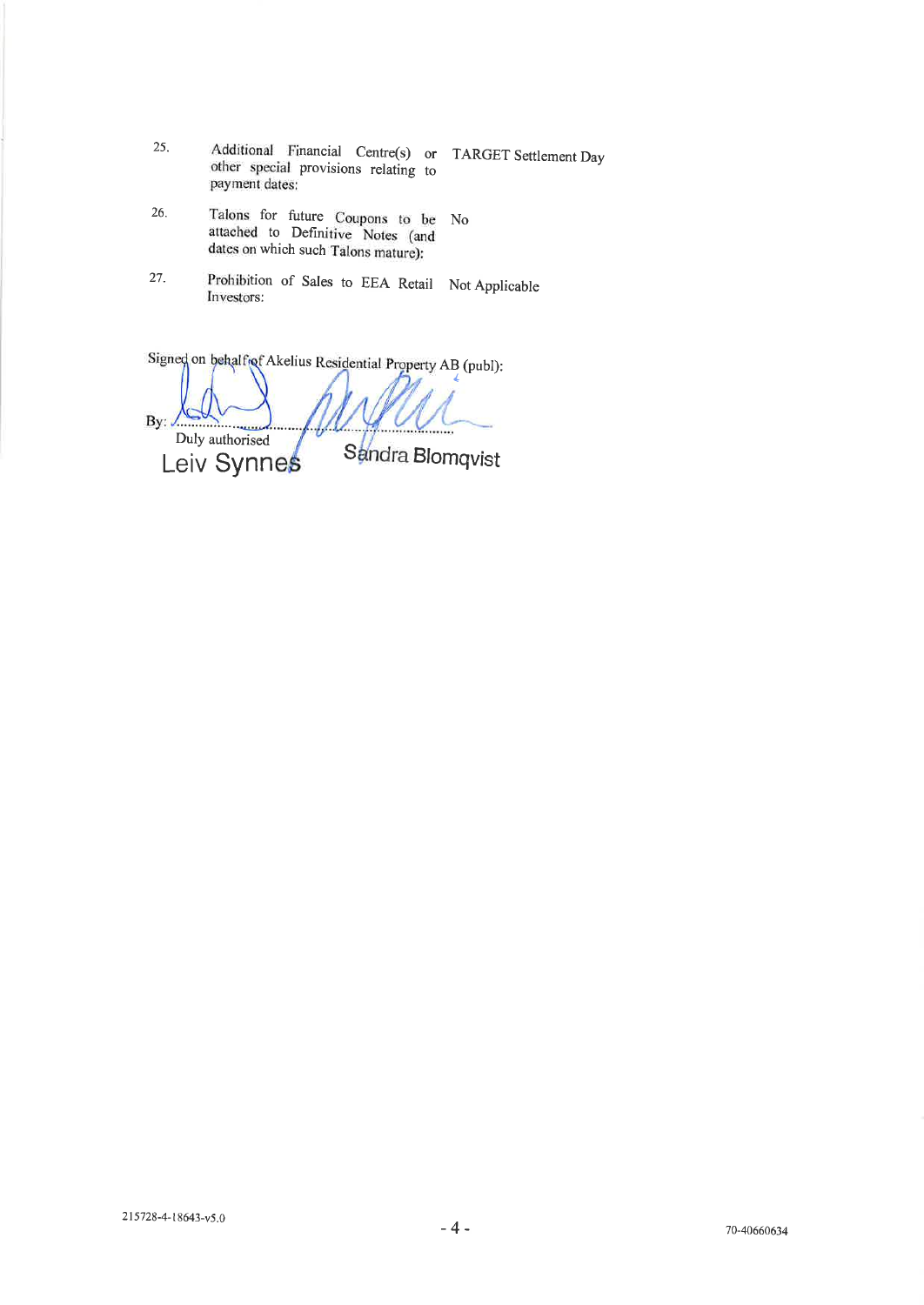#### **PART B – OTHER INFORMATION**

#### 1. **LISTING AND ADMISSION TO TRADING**

|    | (i)            | Listing:                                                          | Ireland                                                                                                                                                                                                    |
|----|----------------|-------------------------------------------------------------------|------------------------------------------------------------------------------------------------------------------------------------------------------------------------------------------------------------|
|    | (i)            | Admission to Trading:                                             | Application has been made by the Issuer (or<br>on its behalf) for the Notes to be admitted to<br>trading on the regulated market of the Irish<br>Stock Exchange with effect from<br>-15<br>September 2017. |
|    | (ii)           | Estimate of total expenses<br>related to admission to<br>trading: | <b>EUR 600</b>                                                                                                                                                                                             |
| 2. | <b>RATINGS</b> |                                                                   | The Notes to be issued have been rated BBB-<br>by Standard & Poor's Credit Market Services                                                                                                                 |

S&P is established in the EEA and registered under Regulation (EU) No 1060/2009, as amended (the "**CRA Regulation**").

Europe Limited ("**S&P**")

#### 3. **INTERESTS OF NATURAL AND LEGAL PERSONS INVOLVED IN THE ISSUE/OFFER**

 Save for any fees payable to the Sole Lead Manager, so far as the Issuer is aware, no person involved in the offer of the Notes has an interest material to the offer. The Sole Lead Manager and its affiliates have engaged, and may in the future engage, in investment banking and/or commercial banking transactions with, and may perform other services for, the Issuer and its affiliates in the ordinary course of business.

#### 4. **USE OF PROCEEDS**

The proceeds of the issue will be used for the general corporate purposes of the Group (including investments, acquisitions and development projects) and for the repayment of some of the Group's existing indebtedness (including any indebtedness that may be owed to the Sole Lead Manager).

#### 5. **YIELD**

Indication of yield: 2.515 per cent. semi-annual

## 6. **OPERATIONAL INFORMATION**

| ISIN:                                                                         | XS1684269761             |
|-------------------------------------------------------------------------------|--------------------------|
| Common Code:                                                                  | 168426976                |
| Delivery:                                                                     | Delivery against payment |
| Names and addresses of additional Not Applicable<br>Paying Agent(s) (if any): |                          |

 Intended to be held in a manner which would allow Eurosystem eligibility:

> Yes. Note that the designation "yes" simply means that the Notes are intended upon issue to be deposited with one of the ICSDs as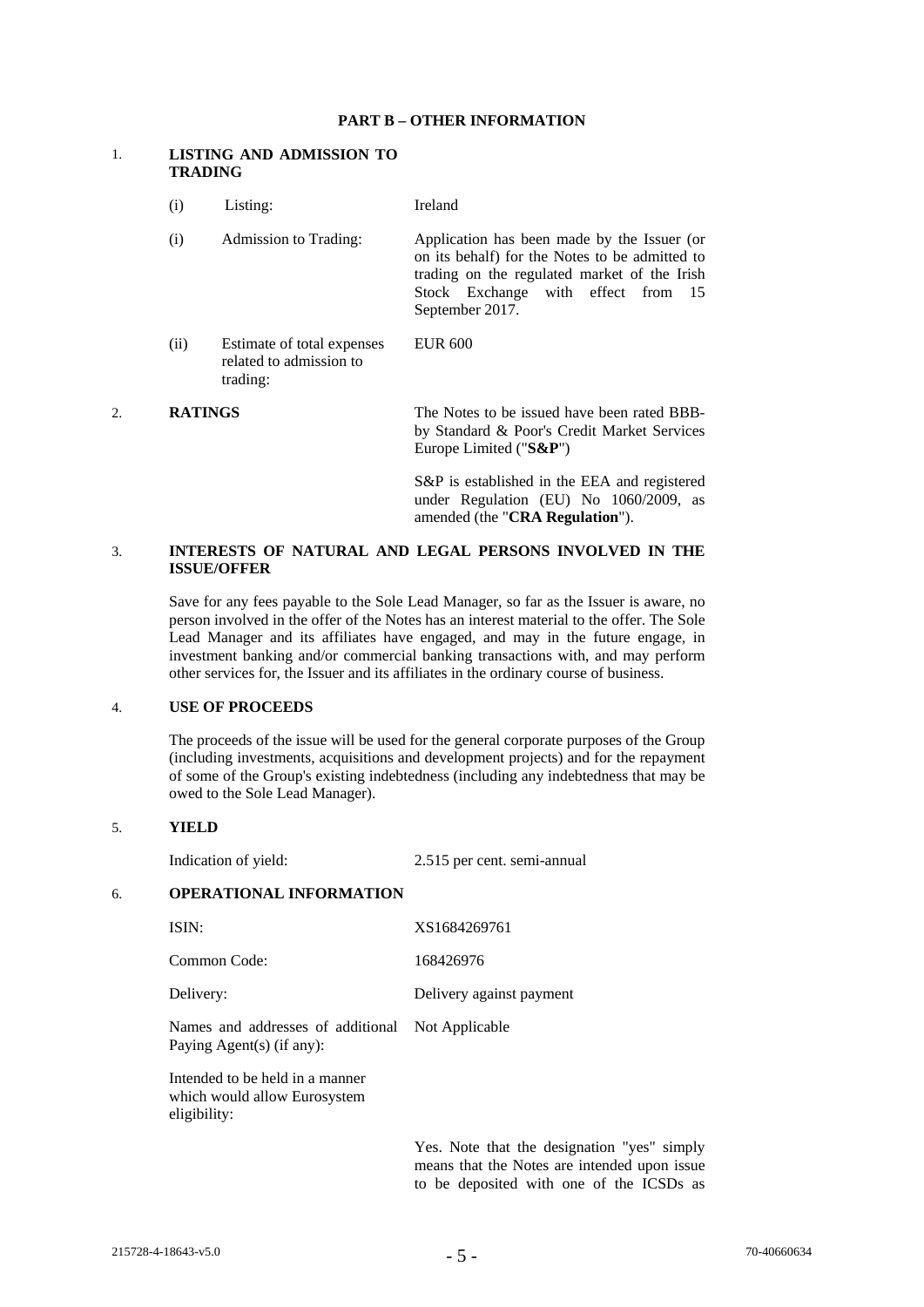common safekeeper and does not necessarily mean that the Notes will be recognised as eligible collateral for Eurosystem monetary policy and intra day credit operations by the Eurosystem either upon issue or at any or all times during their life. Such recognition will depend upon the ECB being satisfied that Eurosystem eligibility criteria have been met.

## 7. **DISTRIBUTION**

| (i)   | Method of Distribution:    |                                           | Syndicated                                                                                     |
|-------|----------------------------|-------------------------------------------|------------------------------------------------------------------------------------------------|
| (ii)  | If syndicated:             |                                           |                                                                                                |
|       | (A)                        | Names of<br><b>Managers</b>               | Barclays Bank PLC<br>5 The North Colonnade<br>Canary Wharf<br>London E14 4BB<br>United Kingdom |
|       | (B)                        | Stabilisation<br>$Manager(s)$ , if any:   | Not Applicable                                                                                 |
| (iii) | Dealer:                    | If non-syndicated, name of Not Applicable |                                                                                                |
| (iv)  | U.S. Selling Restrictions: |                                           | Reg. S Compliance Category 2; TEFRA D                                                          |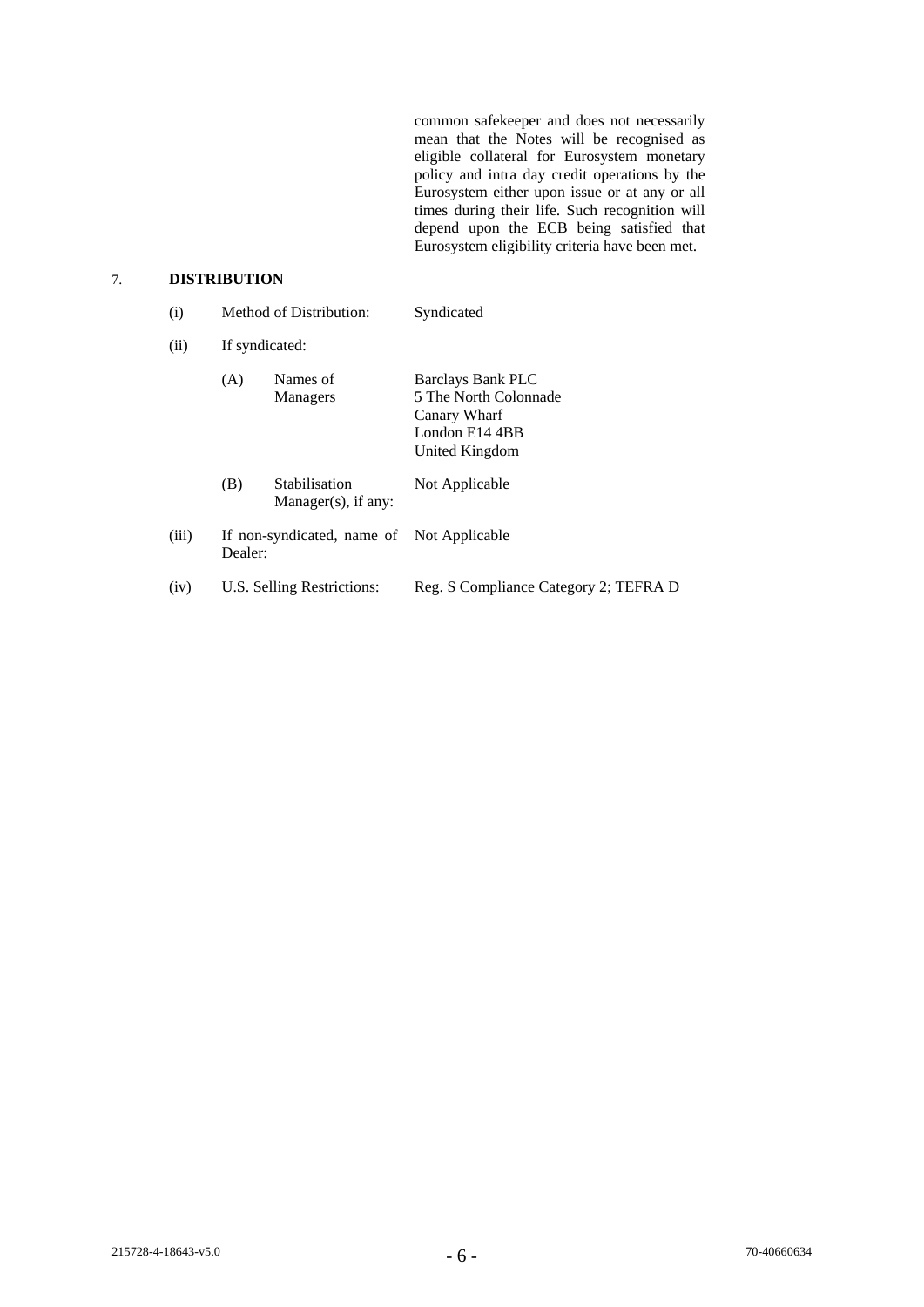**PROHIBITION OF SALES TO EEA RETAIL INVESTORS** - The Notes are not intended to be offered, sold or otherwise made available to and should not be offered, sold or otherwise made available to any retail investor in the European Economic Area ("**EEA**"). For these purposes, a retail investor means a person who is one (or more) of: (i) a retail client as defined in point (11) of Article 4(1) of Directive 2014/65/EU (as amended, "**MiFID II**"); (ii) a customer within the meaning of Directive 2002/92/EC, as amended, where that customer would not qualify as a professional client as defined in point (10) of Article 4(1) of MiFID II. Consequently no key information document required by Regulation (EU) No 1286/2014 (the "**PRIIPs Regulation**") for offering or selling the Notes or otherwise making them available to retail investors in the EEA has been prepared and therefore offering or selling the Notes or otherwise making them available to any retail investor in the EEA may be unlawful under the PRIIPs Regulation.

**MiFID II product governance/Professional investors and ECPs only target market** – Solely for the purposes of the manufacturer's product approval process, the target market assessment in respect of the Notes has led to the conclusion that: (i) the target market for the Notes is eligible counterparties and professional clients only, each as defined in MiFID II; and (ii) all channels for distribution of the Notes to eligible counterparties and professional clients are appropriate. Any person subsequently offering, selling or recommending the Notes (a "**distributor**") should take into consideration the manufacturer's target market assessment; however, a distributor subject to MiFID II is responsible for undertaking its own target market assessment in respect of the Notes (by either adopting or refining the manufacturer's target market assessment) and determining appropriate distribution channels.

#### **Final Terms dated 27 September 2018**

#### **AKELIUS RESIDENTIAL PROPERTY AB (PUBL) Issue of £100,000,000 2.375 per cent. Notes due 15 August 2025**

(to be consolidated, become fungible and form a single series with the £300,000,000 2.375 per cent. Notes due 15 August 2025 issued on 15 September 2017 (the "**Original Notes**")) (the "**Notes**")

#### **Euro Medium Term Note Programme**

#### **PART A – CONTRACTUAL TERMS**

Terms used herein shall be deemed to be defined as such for the purposes of the Conditions (the "**Conditions**") set forth in the original base prospectus dated 12 May 2017. These Final Terms contain the final terms of the Notes and must be read in conjunction with the Base Prospectus dated 21 June 2018 and the supplemental Base Prospectus dated 24 September 2018 which together constitute a base prospectus (the "**Base Prospectus**") for the purposes of the Prospectus Directive. The Conditions are incorporated by reference in the Base Prospectus. This document constitutes the Final Terms relating to the issue of Notes described herein for the purposes of Article 5.4 of the Prospectus Directive.

Full information on the Issuer and the offer of the Notes is only available on the basis of the combination of these Final Terms and the Base Prospectus. The Base Prospectus is available for viewing at www.centralbank.ie/www.ise.ie and during normal business hours on any weekday at the office of the Issuer.

The expression "**Prospectus Directive**" means Directive 2003/71/EC (and amendments thereto), including the 2010 PD Amending Directive and the expression "**2010 PD Amending Directive**" means Directive 2010/73/EU.

The Notes have not been, and will not be, registered under the United States Securities Act of 1933, as amended (the "**Securities Act**") or with any securities regulatory authority of any state or other jurisdiction of the United States, and Notes in bearer form are subject to U.S. tax law requirements. The Notes may not be offered, sold or (in the case of Notes in bearer form) delivered within the United States or to, or for the account or benefit of, U.S. persons (as defined in Regulation S under the Securities Act ("**Regulation S**")) except in certain transactions exempt from the registration requirements of the Securities Act.

| Issuer: |  | Akelius Residential Property AB (publ) |  |  |
|---------|--|----------------------------------------|--|--|
|---------|--|----------------------------------------|--|--|

2. (i) Series Number: 2

- (ii) Tranche Number:  $\mathcal{D}$
- (iii) Date on which the Notes The Notes will be consolidated, become become fungible: fungible and form a single series with the Original Notes on exchange of the Temporary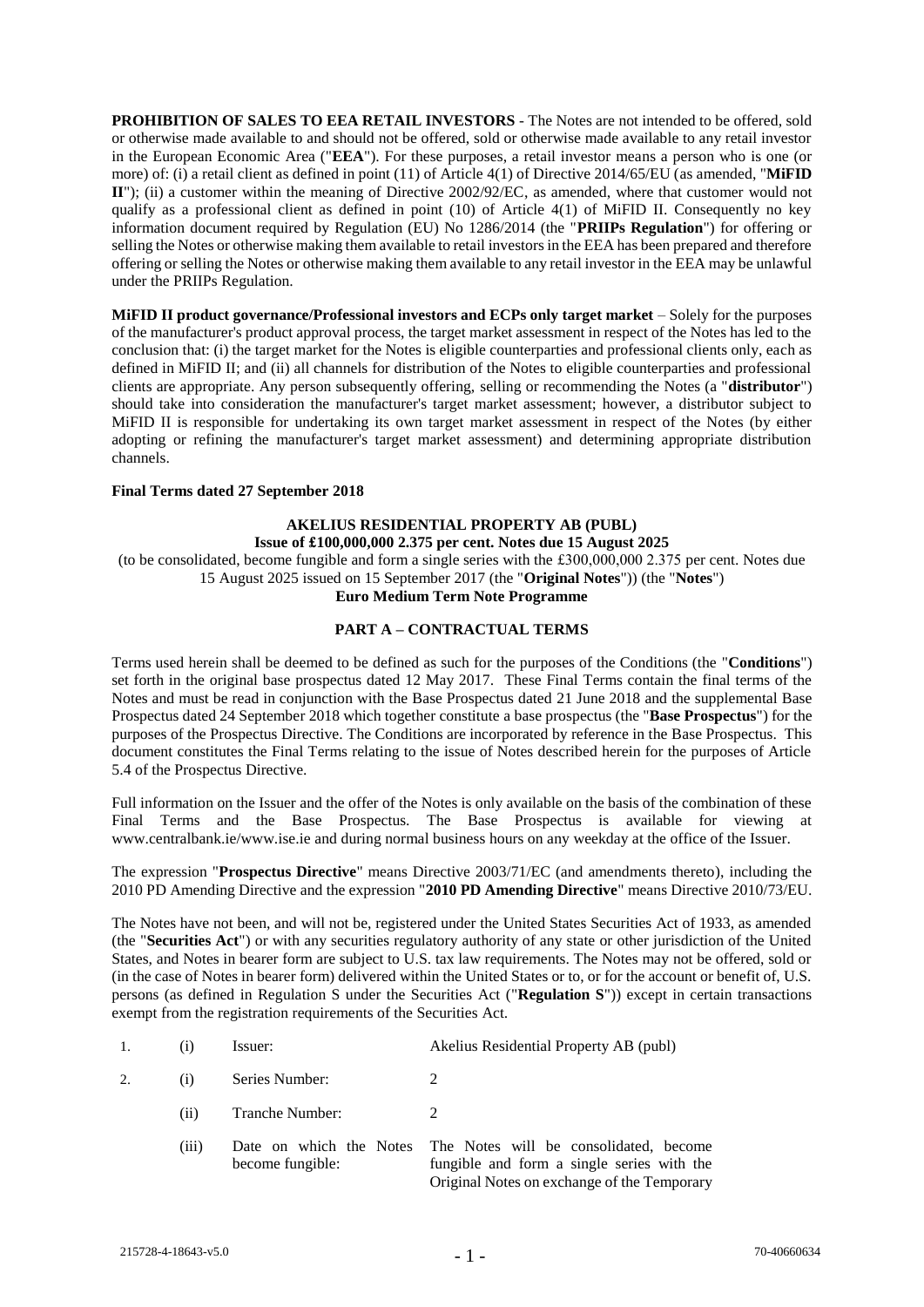Global Note for interests in the Permanent Global Note, as referred to in paragraph 23 below, which is expected to occur on or about 7 November 2018.

| 3.  |                                                    | Specified Currency or Currencies:     | Pounds Sterling ("£")                                                                                                                                                             |
|-----|----------------------------------------------------|---------------------------------------|-----------------------------------------------------------------------------------------------------------------------------------------------------------------------------------|
| 4.  |                                                    | <b>Aggregate Nominal Amount:</b>      |                                                                                                                                                                                   |
|     | (i)                                                | Series:                               | £400,000,000                                                                                                                                                                      |
|     | (ii)                                               | Tranche:                              | £100,000,000                                                                                                                                                                      |
| 5.  | <b>Issue Price:</b>                                |                                       | 94.846 per cent. of the Aggregate Nominal<br>Amount plus accrued interest from, and<br>including, 15 August 2018 to, but excluding,<br>the Issue Date.                            |
| 6.  | (i)                                                | <b>Specified Denominations:</b>       | £100,000 and integral multiples of £1,000 in<br>excess thereof up to and including £199,000.<br>No Notes in definitive form will be issued<br>with a denomination above £199,000. |
|     | (ii)                                               | <b>Calculation Amount:</b>            | £1,000                                                                                                                                                                            |
| 7.  | (i)                                                | <b>Issue Date:</b>                    | 28 September 2018                                                                                                                                                                 |
|     | (ii)                                               | <b>Interest Commencement</b><br>Date: | 15 August 2018                                                                                                                                                                    |
| 8.  | <b>Maturity Date:</b>                              |                                       | 15 August 2025                                                                                                                                                                    |
| 9.  | <b>Interest Basis:</b><br>(i)                      |                                       | 2.375 per cent. Fixed Rate                                                                                                                                                        |
|     |                                                    |                                       | (see paragraph 14 below)                                                                                                                                                          |
|     | (ii)                                               | Ratings Step Up/Step Down:            | Applicable                                                                                                                                                                        |
|     | (iii)                                              | Step-Up Margin:                       | 1.25 per cent. per annum                                                                                                                                                          |
|     | (iv)                                               | Specified Threshold:                  | As per the Conditions                                                                                                                                                             |
| 10. | Redemption/Payment Basis:                          |                                       | Subject to any purchase and cancellation or<br>early redemption, the Notes will be redeemed<br>on the Maturity Date at 100 per cent. of their<br>nominal amount.                  |
| 11. | Change of Interest or<br>Redemption/Payment Basis: |                                       | Not Applicable                                                                                                                                                                    |
| 12. |                                                    | Put/Call Options:                     | Change of Control Put Option                                                                                                                                                      |
|     |                                                    |                                       | <b>Issuer Call</b>                                                                                                                                                                |
|     |                                                    |                                       | (See paragraphs 17 and 19 below)                                                                                                                                                  |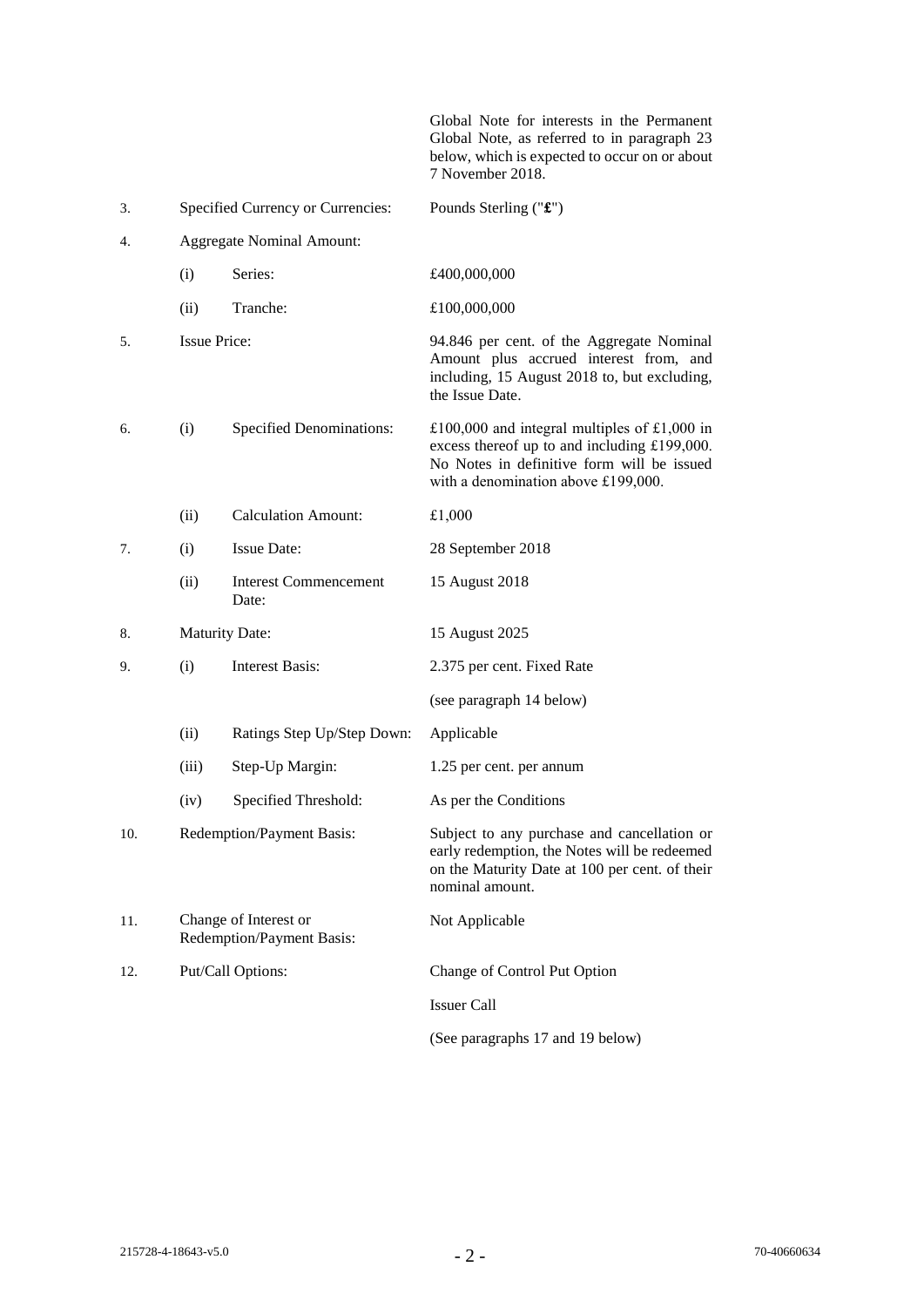| 13. |  | (i) Status of the Notes: | Senior |
|-----|--|--------------------------|--------|
|-----|--|--------------------------|--------|

(ii) Date Board approval for issuance 24 September 2018 of Notes obtained:

## **PROVISIONS RELATING TO INTEREST (IF ANY) PAYABLE**

| 14. |                                    | <b>Fixed Rate Note Provisions</b>                                                                                                   | Applicable                                                                   |  |
|-----|------------------------------------|-------------------------------------------------------------------------------------------------------------------------------------|------------------------------------------------------------------------------|--|
|     | (i)                                | Rate of Interest:                                                                                                                   | 2.375 per cent. per annum payable in arrear on<br>each Interest Payment Date |  |
|     | (ii)                               | Interest Payment Date(s):                                                                                                           | 15 August in each year                                                       |  |
|     | (iii)                              | <b>Fixed Coupon Amount:</b>                                                                                                         | £23.75 per Calculation Amount                                                |  |
|     | (iv)                               | Broken Amount(s):                                                                                                                   | Not Applicable                                                               |  |
|     | (v)                                | Day Count Fraction:                                                                                                                 | Actual/Actual (ICMA)                                                         |  |
|     | (vi)                               | Party responsible for<br>calculating the amount of<br>interest payable for any<br>interest period following any<br>Rate Adjustment: | The Principal Paying Agent                                                   |  |
| 15. |                                    | <b>Floating Rate Note Provisions</b>                                                                                                | Not Applicable                                                               |  |
| 16. | <b>Zero Coupon Note Provisions</b> |                                                                                                                                     | Not Applicable                                                               |  |

#### **PROVISIONS RELATING TO REDEMPTION**

## 17. Call Option Applicable

| $\epsilon$ un $\epsilon$ puon |                                                                 |                       | $\mu$                                                                                                                                                            |  |
|-------------------------------|-----------------------------------------------------------------|-----------------------|------------------------------------------------------------------------------------------------------------------------------------------------------------------|--|
| (i)                           | <b>Optional Redemption</b><br>$Date(s)$ (Call):                 |                       | At any time following the expiry of the notice<br>period set out in the Conditions.                                                                              |  |
| (ii)                          | <b>Optional Redemption</b><br>Amount(s) (Call) of each<br>Note: |                       | If the Call Option Notice is dated before the<br>date falling three (3) months prior to the<br>Maturity Date: Sterling Make<br>Whole<br><b>Redemption Amount</b> |  |
|                               |                                                                 |                       | If the Call Option Notice is dated on or after<br>the date falling three $(3)$ months prior to the<br>Maturity Date: £1,000 per Calculation<br>Amount            |  |
|                               | (a)                                                             | Reference Bond:       | <b>UKT 5% March 2025</b>                                                                                                                                         |  |
|                               | <b>Quotation Time</b><br>(b)                                    |                       | 11:00 a.m. London Time                                                                                                                                           |  |
|                               | (c)                                                             | Redemption<br>Margin: | $0.30$ per cent.                                                                                                                                                 |  |
|                               | (d)                                                             | Reference Date:       | As per the Conditions                                                                                                                                            |  |
| (iii)                         | If redeemable in part:                                          |                       | Not Applicable                                                                                                                                                   |  |

(iv) Notice period: As per the Conditions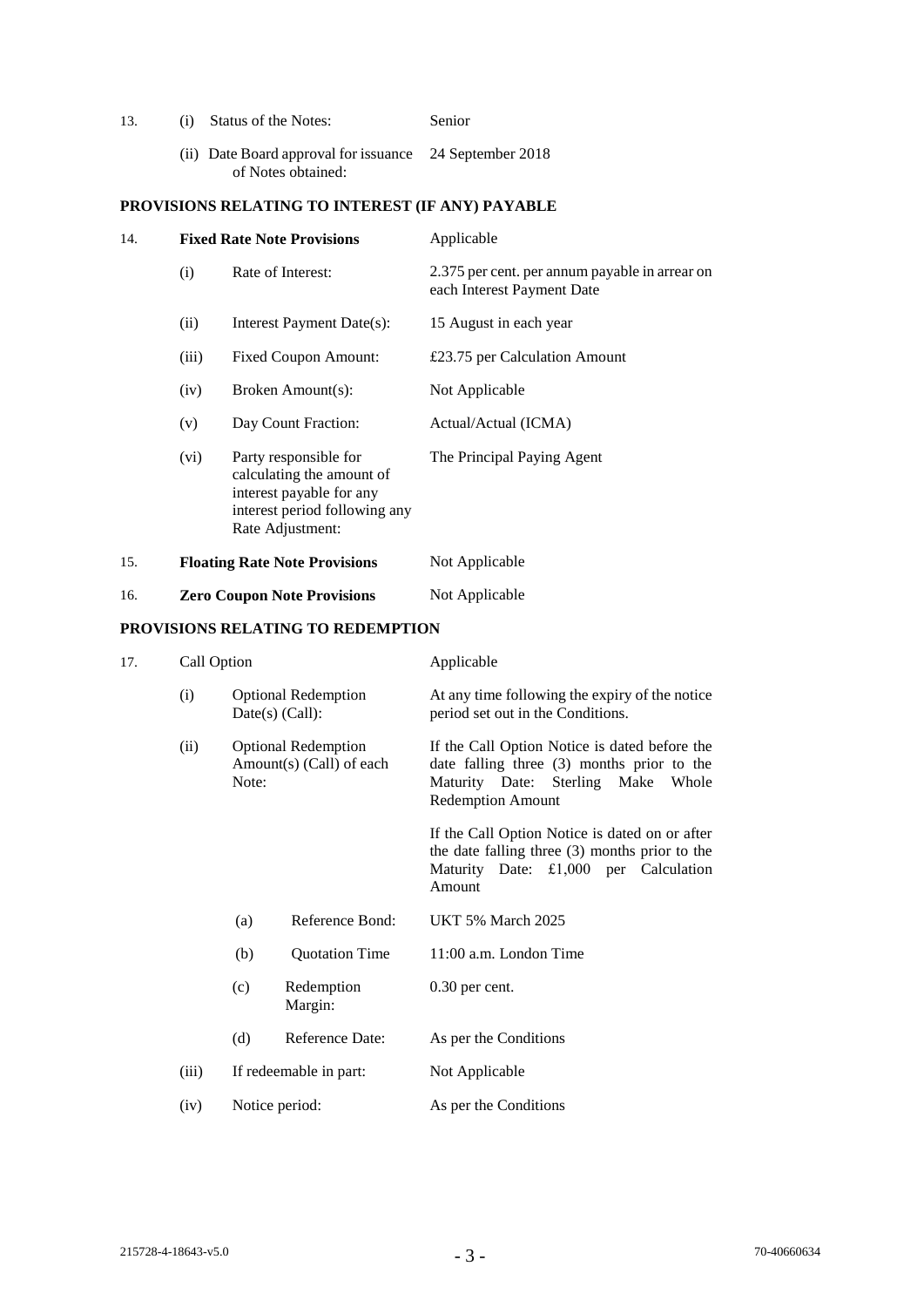| 18.                                               | Put Option                                            |                                                                              | Not Applicable                  |  |
|---------------------------------------------------|-------------------------------------------------------|------------------------------------------------------------------------------|---------------------------------|--|
| 19.                                               | Change of Control Put Option:                         |                                                                              | Applicable                      |  |
|                                                   | (i)                                                   | <b>Optional Redemption</b><br>Amount(s) (Change of<br>Control) of each Note: | $£1,000$ per Calculation Amount |  |
|                                                   | (ii)                                                  | of Control Put<br>Change<br>Period                                           | As per the Conditions           |  |
| 20.                                               | <b>Final Redemption Amount of each</b><br><b>Note</b> |                                                                              | £1,000 per Calculation Amount   |  |
| 21.                                               |                                                       | <b>Early Redemption Amount (Tax)</b>                                         | £1,000 per Calculation Amount   |  |
| 22.                                               | <b>Early Termination Amount</b>                       |                                                                              | £1,000 per Calculation Amount   |  |
| <b>GENERAL PROVISIONS APPLICABLE TO THE NOTES</b> |                                                       |                                                                              |                                 |  |

| 23. | Form of Notes:                                                                                                    | <b>Bearer Notes:</b>                                                                                                                                                                         |  |  |
|-----|-------------------------------------------------------------------------------------------------------------------|----------------------------------------------------------------------------------------------------------------------------------------------------------------------------------------------|--|--|
|     |                                                                                                                   | Temporary Global Note exchangeable for a<br>is<br>Permanent Global Note which<br>exchangeable for Definitive Notes in the<br>limited circumstances specified in the<br>Permanent Global Note |  |  |
| 24. | New Global Note:                                                                                                  | Yes                                                                                                                                                                                          |  |  |
| 25. | Additional Financial Centre(s) or TARGET Settlement Day<br>other special provisions relating to<br>payment dates: |                                                                                                                                                                                              |  |  |
| 26. | Talons for future Coupons to be<br>attached to Definitive Notes (and<br>dates on which such Talons mature):       | N <sub>o</sub>                                                                                                                                                                               |  |  |
| 27. | Prohibition of Sales to EEA Retail Applicable<br>Investors:                                                       |                                                                                                                                                                                              |  |  |
| 28. | Relevant Benchmark:                                                                                               | Not Applicable                                                                                                                                                                               |  |  |

Signed on behalf of Akeliks Residential Property AB (publ):

By: ........ Duly authorised ynnes

Willen . . . . . . . . . . . . . . . . . .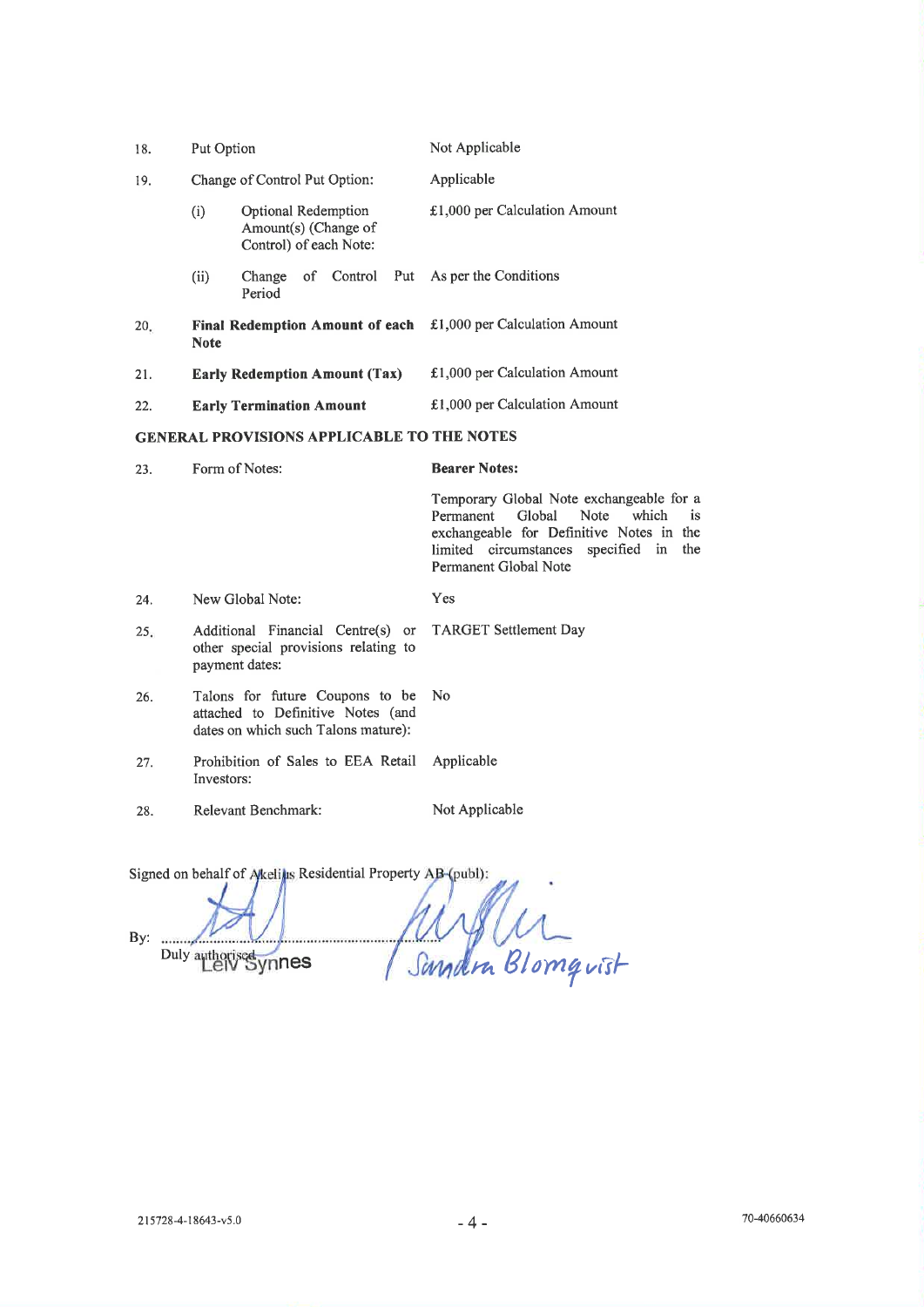#### **PART B – OTHER INFORMATION**

#### 1. **LISTING AND ADMISSION TO TRADING**

trading:

(i) Listing: Ireland (i) Admission to Trading: Application has been made by the Issuer (or on its behalf) for the Notes to be admitted to trading on the regulated market of the Irish Stock Exchange with effect from the Issue Date. The Original Notes have been admitted to trading on the regulated market of the Irish Stock Exchange since 15 September 2017. (ii) Estimate of total expenses related to admission to EUR 600

#### 2. **RATINGS** The Notes to be issued are expected to be rated BBB by Standard & Poor's Credit Market Services Europe Limited ("**S&P**")

S&P is established in the EEA and registered under Regulation (EU) No 1060/2009, as amended (the "**CRA Regulation**").

#### 3. **INTERESTS OF NATURAL AND LEGAL PERSONS INVOLVED IN THE ISSUE/OFFER**

Save for any fees payable to the Sole Lead Manager, so far as the Issuer is aware, no person involved in the offer of the Notes has an interest material to the offer. The Sole Lead Manager and its affiliates have engaged, and may in the future engage, in investment banking and/or commercial banking transactions with, and may perform other services for, the Issuer and its affiliates in the ordinary course of business.

### 4. **USE OF PROCEEDS**

The proceeds of the issue will be used for the general corporate purposes of the Group (including investments, acquisitions and development projects) and for the repayment of some of the Group's existing indebtedness (including any indebtedness that may be owed to the Sole Lead Manager).

#### 5. **YIELD**

Indication of yield: 3.196 per cent. semi-annual

#### 6. **OPERATIONAL INFORMATION**

ISIN: Until the Notes are consolidated, become fungible with and form a single series with the Original Notes, the Notes will have the temporary ISIN XS1888284426. After that, the Notes will have the same ISIN as the Original Notes, which is XS1684269761.

Common Code: Until the Notes are consolidated, become fungible with and form a single series with the Original Notes, the Notes will have the temporary Common Code 188828442. After that, the Notes will have the same Common